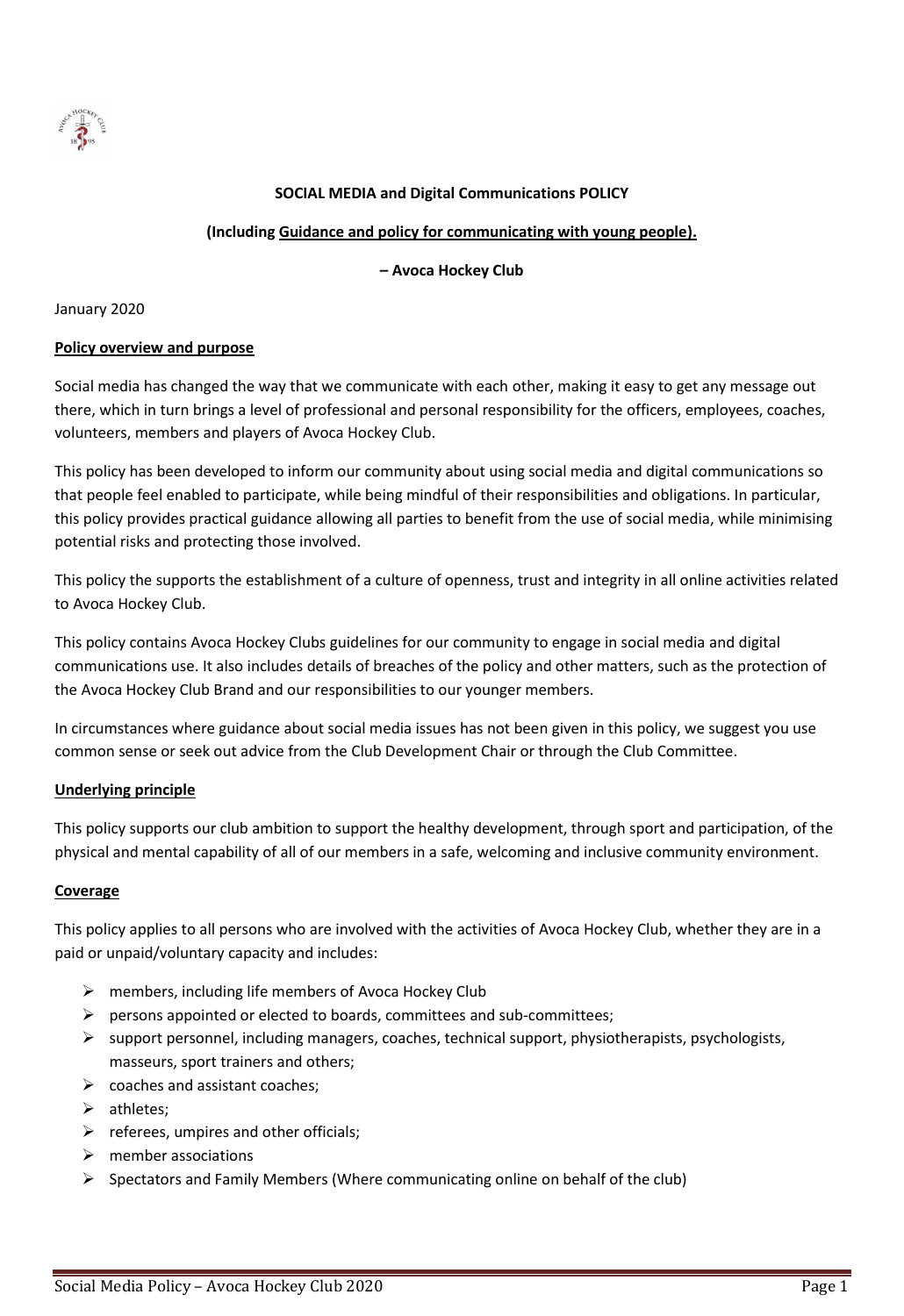# **Scope**

'Social media' refers to any online tools or functions that allow people to communicate and/or share content via the internet.

This social media policy applies to platforms including, but not limited to:

- ➢ Social networking sites (e.g. Facebook, Twitter, LinkedIn, Google+, Pinterest, Yammer, etc.)
- ➢ Video and photo sharing websites or apps (e.g. YouTube, Vimeo, Instagram, Flickr, Vine, Tik Tok, Snap Chat etc.)
- ➢ Blogs and micro-blogging platforms (e.g. Tumblr, WordPress, Blogger, etc.)
- ➢ Review sites (e.g. Yelp, Urban Spoon, etc.)
- ➢ Live broadcasting apps (e.g. Periscope, Meerkat, Facebook Mentions, etc.)
- ➢ Podcasting (e.g. iTunes, Stitcher, Sound cloud, etc.)
- ➢ Geo-spatial tagging (e.g. Foursquare, etc.)
- ➢ Online encyclopaedias (e.g. Wikipedia, etc.)
- ➢ Instant messaging (e.g. SMS, Skype, Snapchat, WhatsApp, Viber, etc.)
- ➢ Online multiplayer gaming platforms (e.g. World of Warcraft, Second life, Xbox Live, etc.)
- $\triangleright$  Online voting or polls
- $\triangleright$  Public and private online forums and discussion boards
- $\triangleright$  Any other online technologies that allow individual users to upload and share content.

This policy is applicable when using social media as:

1. An officially designated individual representing Avoca Hockey Club on social media; and/or

2. If you are posting content on social media that references Avoca Hockey Club (in any of text, sound or image formats) that might affect Avoca Hockey Club's brand, business, products, services, events, sponsors, members or reputation in any manner.

**NOTE:** This policy does not apply to the personal use of social media where it is not related to or there is no reference to Avoca Hockey Club or its brand, business, competitions, teams, participants, products, services, events, sponsors, members or reputation. However, any misuse by you of social media in a manner that does not directly refer to Avoca Hockey Club may still be regulated by other policies, rules or regulations of Avoca Hockey Club.

# **Using social media in an official capacity**

You must be authorised by the Development Chair or Club Committee before engaging in social media as a representative of Avoca Hockey Club, or when using the club brand and name in any online capacity.

As a part of Avoca Hockey Club's community you are an extension of the Avoca Hockey Club brand and any communication you make is interpreted as being the position of Avoca Hockey Club.

As such, the boundaries between when you are representing yourself and when you are representing Avoca Hockey Club can often be blurred. This becomes even more of an issue as you increase your profile or position within Avoca Hockey Club. Therefore it is important that you endeavour to represent both yourself and Avoca Hockey Club appropriately online at all times.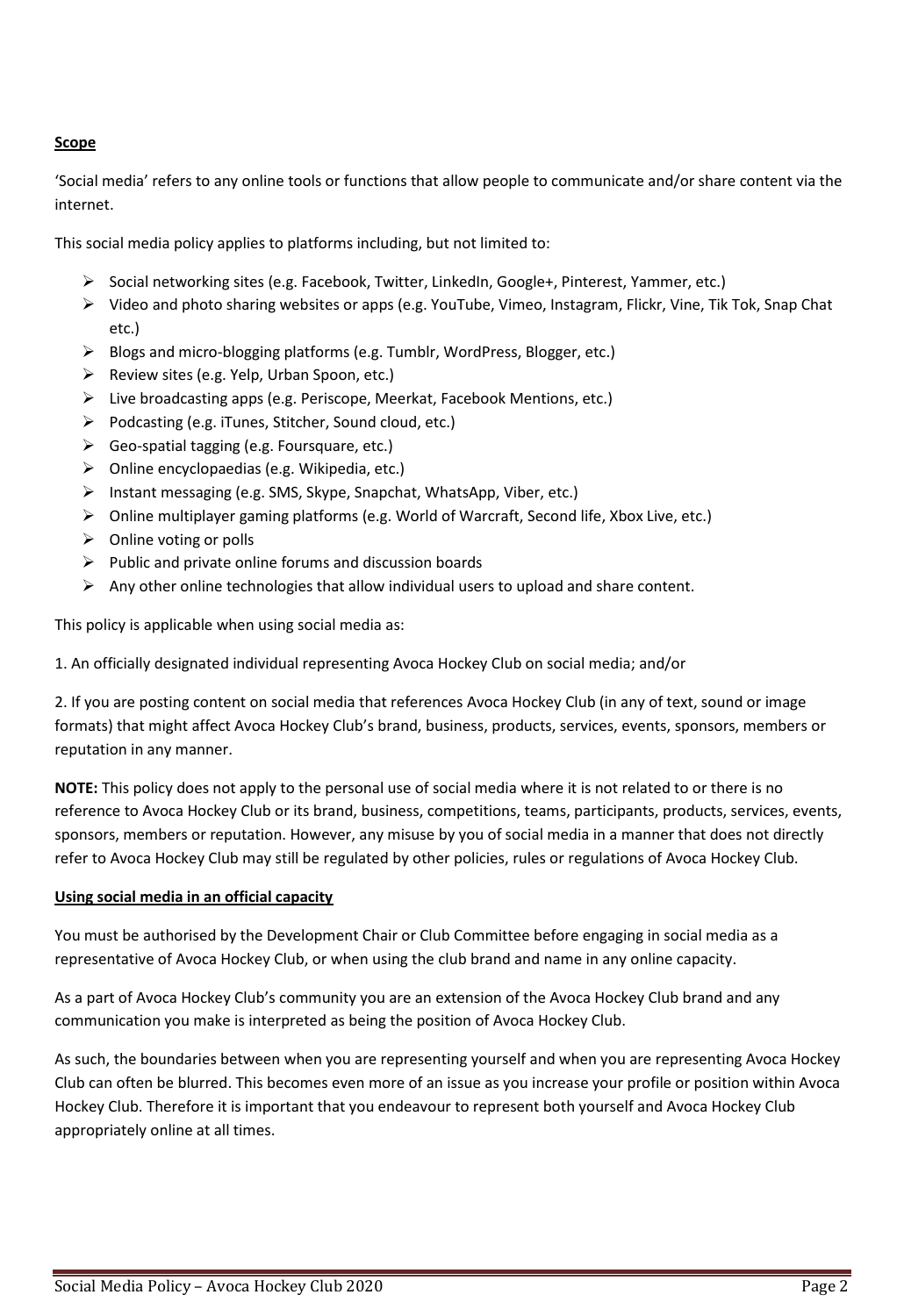### **Guidelines**

You must adhere to the following guidelines when using social media related to Avoca Hockey Club or its brand, business, products, competitions, teams, participants, services, events, sponsors, members or reputation.

#### **Use common sense**

Whenever you are unsure as to whether or not the content you wish to share is appropriate, seek advice from others before doing so or refrain from sharing the content, to be on the safe side.

When using social media, the lines between public and private, personal and professional, may be blurred. Remember, you are an ambassador for Avoca Hockey Club.

#### **Protecting your privacy**

Be smart about protecting yourself and your privacy.

When posting content online there is the potential for that content to become publicly available through a variety of means, even if it was intended to be shared privately. Therefore, you should refrain from posting any content online that you would not be happy for anyone to see, even if you feel confident that a particular individual would never see it.

Where possible, privacy settings on social media platforms should be set to limit access. You should also be cautious about disclosing your personal details.

#### **Honesty**

Your honesty—or dishonesty—may be quickly noticed in the social media environment. Do not say anything that is dishonest, untrue or misleading about Avoca Hockey Club. If you are unsure, check the source and the facts before uploading or posting anything. Avoca Hockey Club recommends erring on the side of caution – if in doubt, do not post or upload.

When communication online on behalf of Avoca Hockey Club (and a general principle), do not post anonymously, using pseudonyms or false screen names. Be transparent and honest. Use your real name, be clear about whom you are and identify any affiliations you have.

If you have a vested interest in something you are discussing, point it out. If you make an endorsement or recommendation about something you are affiliated with, or have a close relationship with, you must disclose that affiliation. Avoca Hockey Clubs social media platforms are not to be used for any personal purposes, including supporting organisations that have no direct relationship with Avoca Hockey Club.

The web is not anonymous. You should assume that all information posted online can be traced back to you. You are accountable for your actions both on and offline, including the information you post via your personal social media accounts.

#### **Use of disclaimers**

Wherever practical, include a prominent disclaimer stating who you work for or are affiliated with (e.g. member of Avoca Hockey Club) and that anything you publish is your personal opinion and that you are not speaking officially. This is good practice and is encouraged, but don't count on it to avoid trouble – it may not have legal effect.

#### **Reasonable use**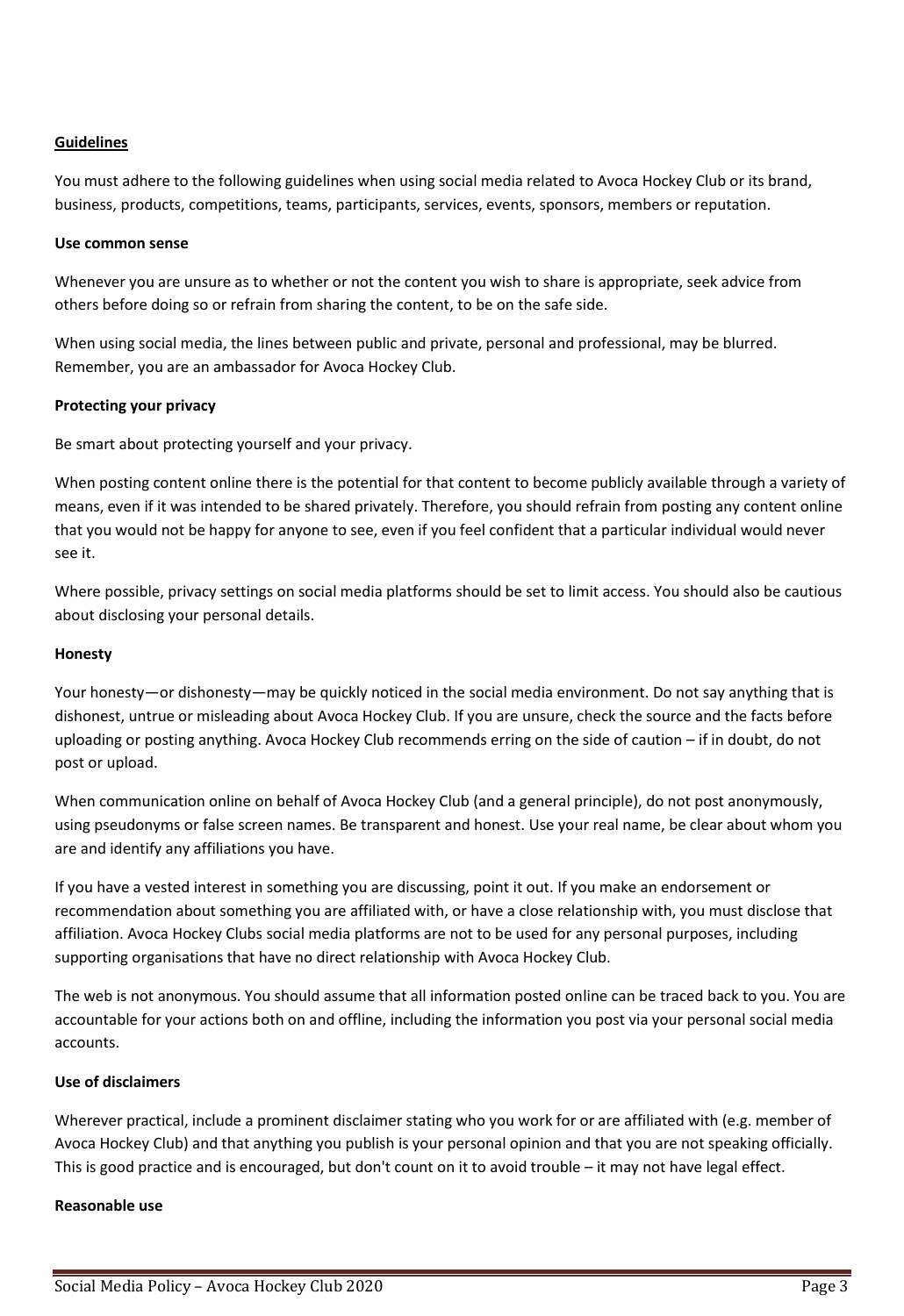If you are an officer, core role-holder or employee of Avoca Hockey Club, you must ensure that your personal use of social media does not interfere with your work commitments or productivity.

## **Respect confidentiality and sensitivity**

When using social media, you must maintain the privacy of Avoca Hockey Club's confidential information. This includes information that is not publically accessible, widely known, or not expected to be shared outside of Avoca Hockey Club.

Remember, if you are online, you are on the record—much of the content posted online is public and searchable.

Within the scope of your authorisation by Avoca Hockey Club, it is perfectly acceptable to talk about Avoca Hockey Club and have a dialogue with the community, but it is not okay to publish the confidential information of Avoca Hockey Club. Confidential information includes things such as details about litigation, unreleased product information and unpublished details about Avoca Hockey Club: e.g. team, coaching practices, strategic plans, private member information, financial information and other sensitive data.

When using social media you should be considerate to others and should not post information when you have been asked not to, or where consent has not been sought and given. You must also remove information about another person if that person asks you to do so.

Permission should always be sought if the use or publication of information is not incidental to the core activities of Avoca Hockey Club, but directly related to an individual. This is particularly relevant to publishing any information regarding minors. In such circumstances, parental or guardian consent is mandatory.

### **Guidance on publishing a person's identifiable image**

It is recognised that we are a sports club and that people, teams and relationships are core to how we do our business and work together.

However, we do have to respect a person's right to protect their own image. While it is normal for sports clubs to publish celebratory type images of players, teams, activity and events, you must be very conscious that the type of image that you are posting is appropriate and seek either guidance from the Club Development Chair or Club Captain or seek the individual permission of a person. In truth, if you have to ask yourself the question as to whether a posting is appropriate or not, you may have already given yourself pause and as such, a change of mind. Think of professional sports people and other pictures that you see across media and you should have a sense of acceptable image use.

You should also refrain from posting any information or photos of a sensitive nature. This could include accidents, incidents or controversial behaviour.

You may need to have consent of the owner of copyright in the image. Seek advice if you are not sure.

A separate section dealing with our youth members is contained in this policy below.

#### **Complying with applicable laws**

Do not post or link to content that contains illegal or indecent content, including defamatory, vilifying or misleading and deceptive content.

# **Abiding by copyright laws**

It is critical that you comply with the laws governing copyright in relation to material owned by others and Avoca Hockey Club's own copyrights and brands.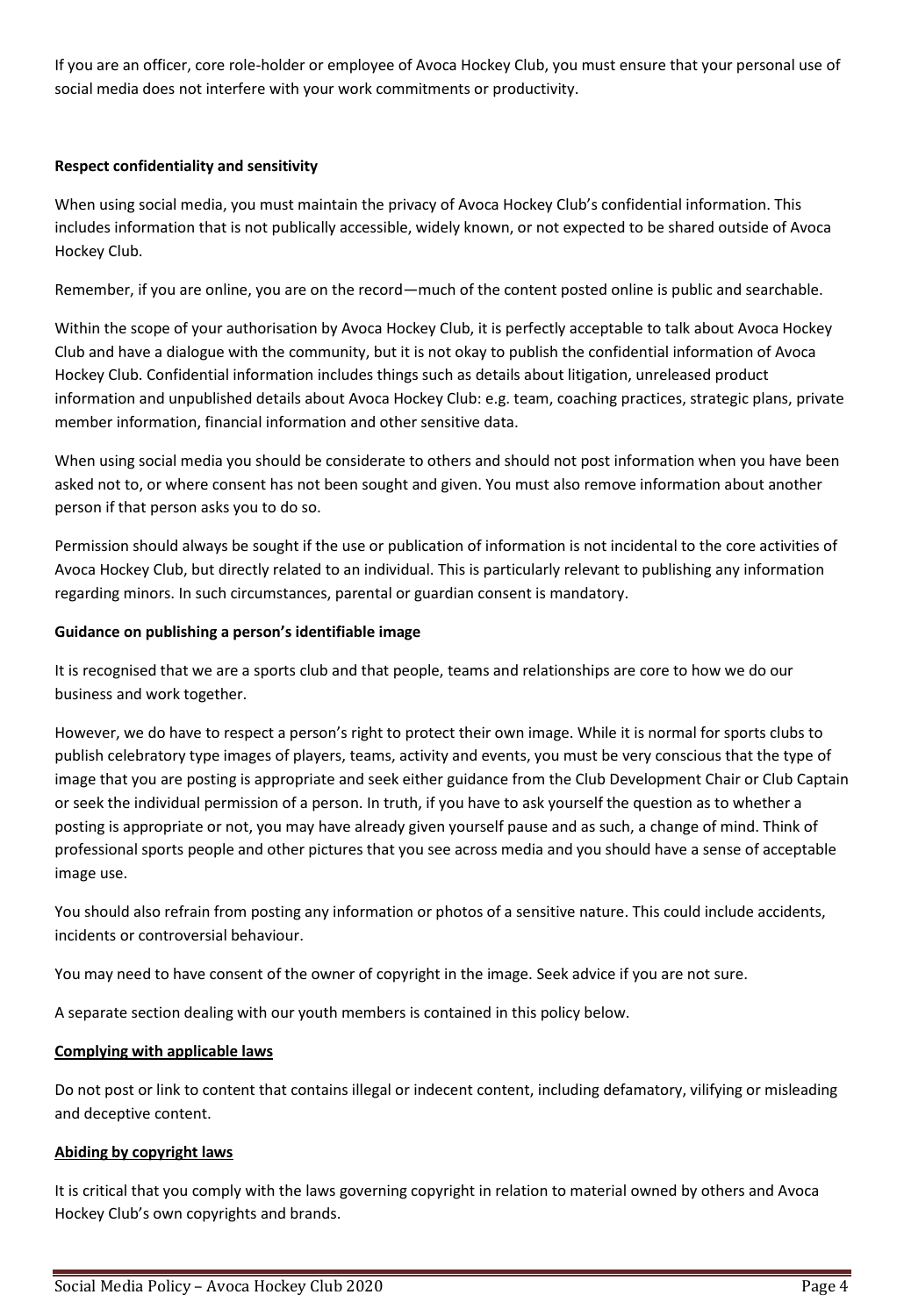You should never quote or use more than short excerpts of someone else's work, and you should always attribute such work to the original author/source. It is good practice to link to others' work rather than reproduce it.

# **Discrimination, sexual harassment and bullying**

The public in general, and Avoca Hockey Club's Members and community reflect a diverse set of customs, values and points of view.

You must not post any material that is offensive (as interpreted by the reader), harassing, discriminatory, embarrassing, intimidating, sexually explicit, bullying, hateful, racist, sexist or otherwise inappropriate. Please be particularly mindful of the exposure of youth members to the published material of other club members.

When using social media you may also be bound by Avoca Hockey Club's Policies available at www.avocahockeyclub.com in the policies section.

# **Avoiding controversial issues**

Within the scope of your authorisation by Avoca Hockey Club, if you see misrepresentations made about Avoca Hockey Club in the media, you may point that out to the relevant authority in Avoca Hockey Club. Always do so with respect and with the facts. If you speak about others, make sure what you say is based on fact and does not discredit or belittle that party.

### **Dealing with mistakes**

If an error is made while posting on social media, be up front about the mistake and address it quickly. If you choose to modify an earlier post, make it clear that you have done so. If someone accuses Avoca Hockey Club of posting something improper (such as their copyrighted material or a defamatory comment about them), address it promptly and appropriately and if necessary, seek legal advice.

# **Conscientious behaviour and awareness of the consequences**

Keep in mind that what you write is your responsibility, and failure to abide by these guidelines could put Avoca Hockey Club at risk.

You should always follow the terms and conditions for any third-party sites in which you participate.

# **Branding and intellectual property of Avoca Hockey Club**

You must not use any of Avoca Hockey Club's intellectual property or imagery on your personal social media without prior approval from Avoca Hockey Club. Avoca Hockey Club's intellectual property includes but is not limited to:

- $\triangleright$  trademarks
- $\triangleright$  The name Avoca Hockey Club
- ➢ logos
- $\triangleright$  slogans
- $\triangleright$  Imagery which has been posted on Avoca Hockey Club official social media sites or website.

You must not create either an official or unofficial Avoca Hockey Club presence using the organisation's trademarks or name without prior approval from Avoca Hockey Club. You must not imply that you are authorised to speak on behalf of Avoca Hockey Club unless you have been given official authorisation to do so.

The Avoca Hockey Club name, logo and brand are not to be used without permission, this includes the creation of 'secondary' team pages (Unofficial sites, pages or online identities that identify themselves with Avoca Hockey Club)– should 'secondary' team sites be created, please make them private and you cannot use the word 'AVOCA' in the title.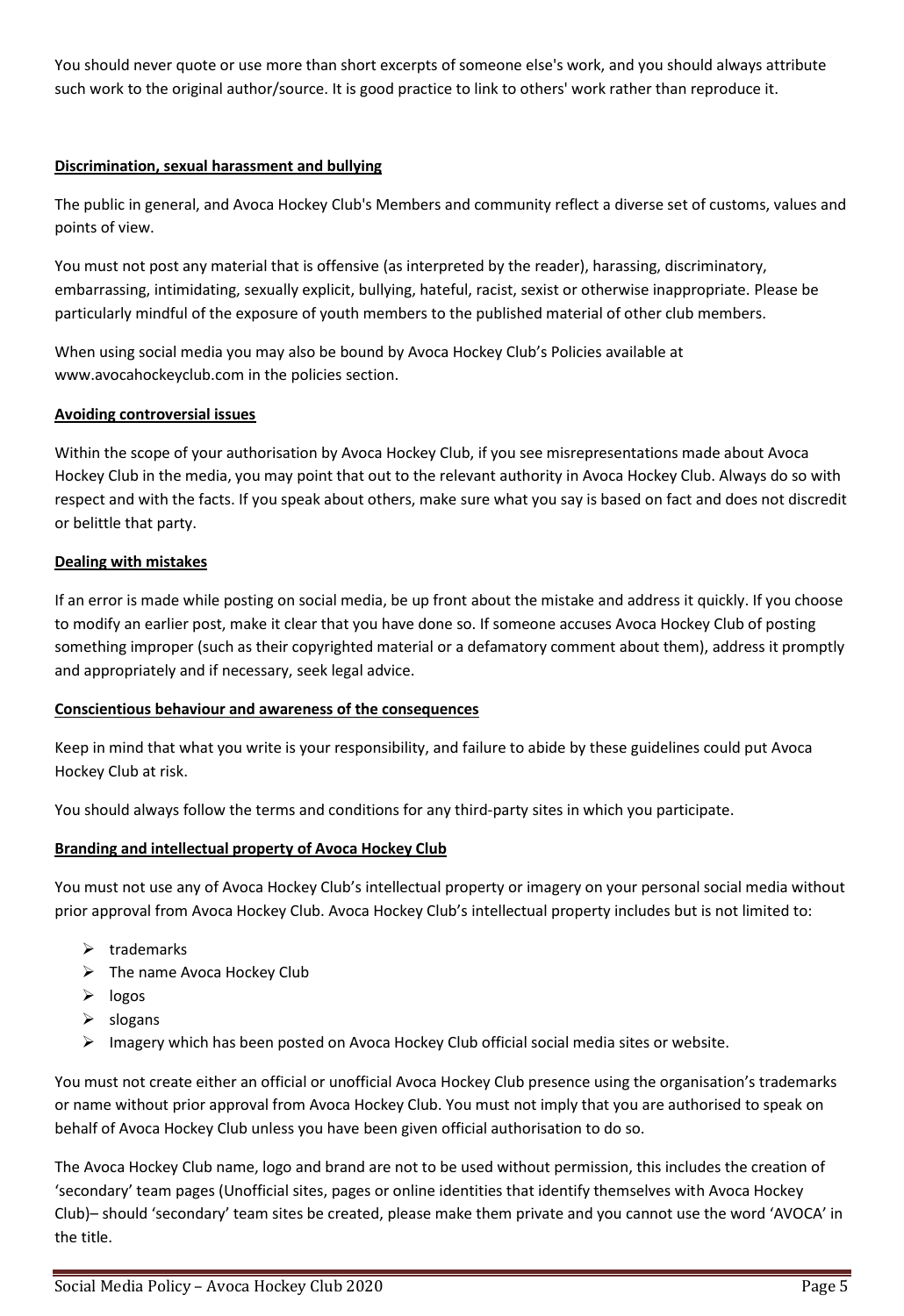Do not support, like or lobby for any brand or commercial entity not commercially linked to Avoca Hockey Club.

Do not support, like or lobby for any personal interests or charities without explicit permission. Do not express your personal opinion when responding to any form of contact.

### **Policy breaches**

Breaches of this policy include but are not limited to:

- $\triangleright$  Using Avoca Hockey Club's name, motto, crest and/or logo in a way that would result in a negative impact for the organisation, clubs and/or its members.
- $\triangleright$  Posting or sharing any content that is abusive, harassing, threatening, demeaning, defamatory or libellous.
- ➢ Posting or sharing any content that includes insulting, obscene, offensive, provocative or hateful language.
- ➢ Posting or sharing any content, which if said in person during the playing of the game would result in a breach of the rules of the game.
- ➢ Posting or sharing any content in breach of any of Avoca Hockey Club's policies as contained in the policies section of www.avocahockeyclub.com
- $\triangleright$  Posting or sharing any content that is a breach of any legislation or laws.
- $\triangleright$  Posting or sharing any material to our social media channels that infringes the intellectual property rights of others.
- ➢ Posting or sharing material that brings, or risks bringing Avoca Hockey Club, its affiliates, its sport, its officials, members or sponsors into disrepute. In this context, bringing a person or organisation into disrepute is to lower the reputation of that person or organisation in the eyes of the ordinary members of the public.

### **Reporting a breach**

If you notice inappropriate or unlawful content online relating to Avoca Hockey Club or any of its members, or content that may otherwise have been published in breach of this policy, you should report the circumstances immediately to the Development Chair or any member of the Club Committee.

#### **Investigation**

Alleged breaches of this social media policy may be investigated.

Where it is considered necessary, Avoca Hockey Club may report a breach of this social media policy to the Garda Siochana.

#### **Disciplinary process, consequences and appeals**

Depending on the circumstances breaches of this policy may be dealt with in accordance with the disciplinary procedure and policy active at the time of the incident in question.

#### **Appeals**

Any person who is sanctioned under a disciplinary process for breach of this policy may have a right of appeal. Other legal considerations that may be applicable include but are not limited to:

- ➢ Defamation
- ➢ Intellectual property laws, including copyright and trade mark laws, Privacy, confidentiality and information security laws
- ➢ Anti-discrimination laws
- ➢ Employment laws
- ➢ Advertising standards
- ➢ Charter of Human Rights and Responsibilities Act 2006